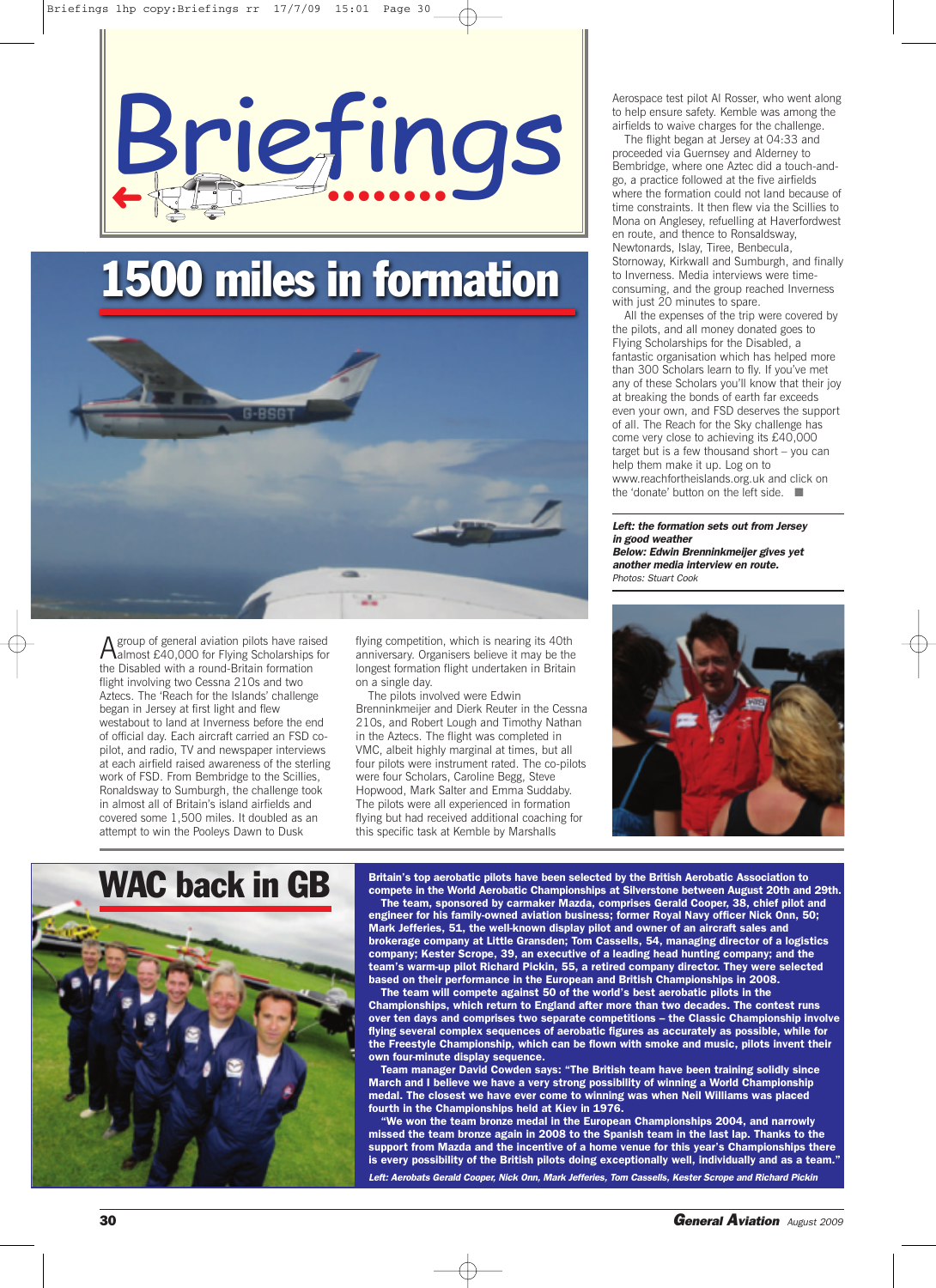# **The Italian job**

*Brenda Nicoll, who was with the British helicopter team, reports from the World Air Games in Turin*

The World Air Games took place 6-14th June in Turin, with 500 athletes from all over the world competing over the week-long event. The disciplines involved were highly varied and placed over three locations, with Turin Aeritalia being the main base. Mondovi was the home of the ballooning and Avigliana was home to paragliding. The event was widely publicised and took over one of the main piazzas in Turin, with many invited dignitaries. It was televised in 28 countries, and it was quite surprising how many Turinese were in attendance to watch. The 300 athletes paraded onto the stage and the Red Bull parachute team dropped in. The Mayor of Turin then lit the Games torch and declared the event open.

There were 10 disciplines with 25 awards, and 40 nations sent competitors. The event involved 1,000 volunteers and 35,000 spectators. Britain was represented in seven of the disciplines, with 16 people competing in hand-thrown gliders, paragliding, landing accuracy, glide racing and powered aerobatics – and they collected several medals. Rob Grimwood and Chris Saysell took gold in the microlight pylon race, while Robert and Rees Keene took silver. Britain's Gerald Cooper won bronze in the powered aerobatics, with team mate Tom Cassels in fourth. The UK's Neil Gabriel came fourth in the ballooning, and in the helicopter team event, we came sixth. Italy topped the medal table with France second and Russia third.

The British team comprised David Monks and Caroline Gough-Cooper (helicopters); Gerald Cooper and Tom Cassells (powered aerobatics); Michael Stern, Toni Merritt and Richard Swindells (aeromodelling handthrown gliders); Sarah Kelman (glide racing); Don Bodill and Nicholas Simmons (paragliding landing accuracy); Rob and Rees Keene, Chris

*Left: Austrian Alouette and British R22 in close competition Below: Medal-winning microlighters Rob Keene, Rob Grimwood, Chris Saysell, Rees Keene*



Saysell and Rob Grimwood (microlight trikes) and Neil Gabriel and Andrew Holly (ballooning).

Caroline Gough Cooper, the former world ladies helicopter champion, said she's enjoyed the competition immensely. "Perhaps the only sadness is that there was far more going on than we were aware of as competitors," she said. "The chance to watch other events was reduced as several events clashed, and there were two other venues where other disciplines were taking place. While you get ready for your own event and then debrief afterwards, there's a lot you are not able to see.

The FAI says it will be staging the World Air Games again in 2011, but the venue has yet to be decided. ■

#### **Hangars for all**

After years of trying to find adequate hangarage for a series of aircraft, Yorkshirebased AOPA member Peter Bondar sourced his own buildings and started a hangar company, Blackbird Hangars, providing specialist buildings to airfields and individual owners.

Peter, who has 600 hours and now runs a DA42, says: "I always had trouble with security, hangar rash, restricted hours, all the issues that arise when you're looking for somewhere to put your plane. So I started importing my own, sourced components and options all over the world and I can provide virtually any type of hangar or workshop, for everything from a three-axis microlight to a small jet."

Not only that but he's got some good tips on planning issues – best to talk to him before you approach your local planning authority, and for heaven's sake don't mention the word 'hangar', which will have everyone reaching for the tin hat. Blackbird hangars are sturdy and specialised, and well worth a look if you're lucky enough to have a bit of land. Have a look at www.blackbird.aero or contact Peter on peter@blackbird.aero. ■

*Calling all Chipmunk and Tiger Moth owners, pilots and enthusiasts – there's to be a Chippy and Tiger fly-in at Marshalls of Cambridge on September 20th, and the organisers are hoping to make it the largest gathering of these two de Havilland types ever assembled.*

*Running in conjunction with this meeting will be three days of Chipmunk formation training, starting on Thursday 17th and finishing on Saturday 19th with a large formation flypast. Sunday* afternoon will be given over to an air show which will include the Battle of Britain Flight and will *finish with the Red Arrows, who will*

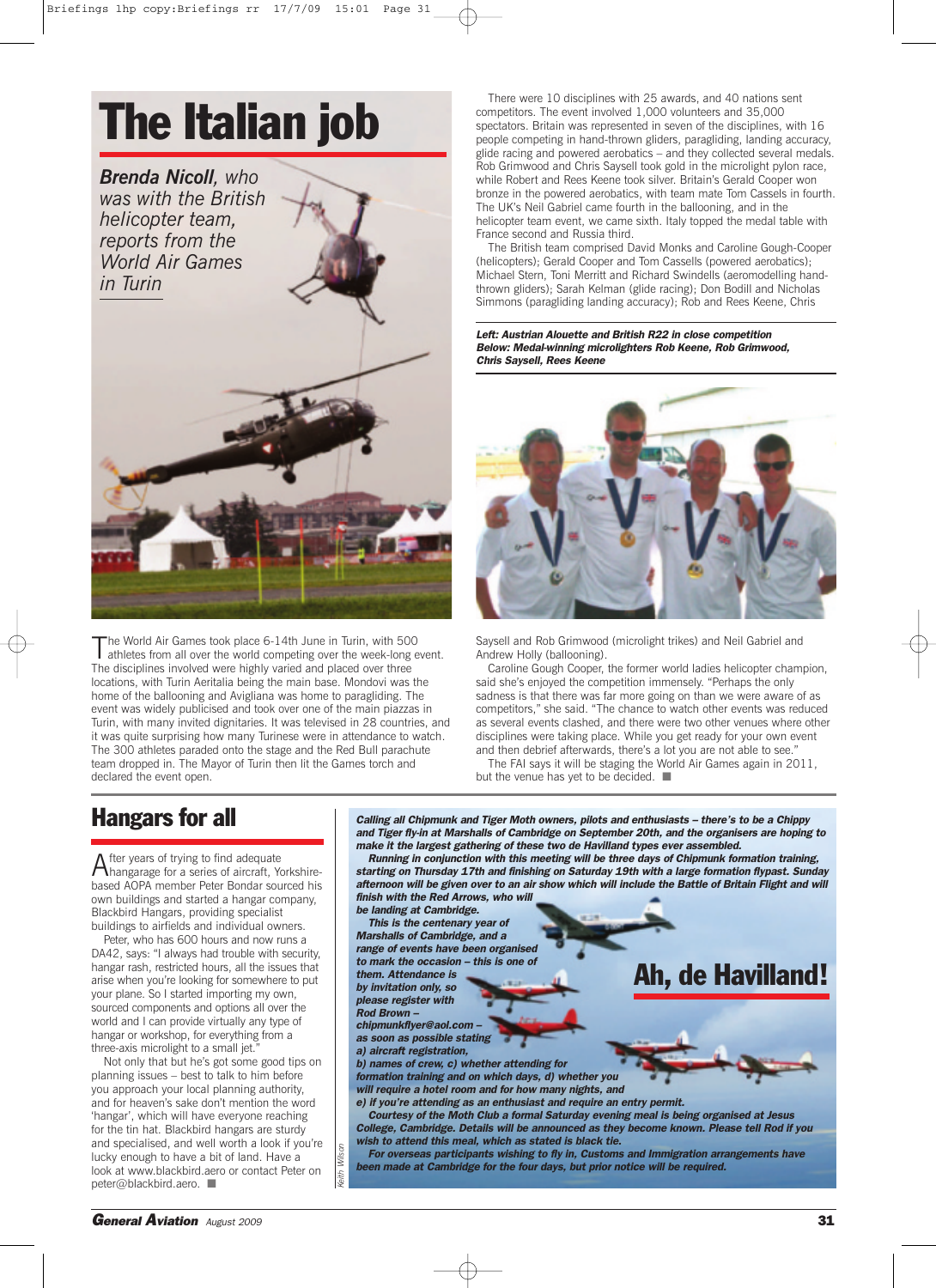# **CAA's 'blind flying' award**

The CAA has honoured several RAF personnel for guiding to safety<br>a pilot who suffered a stroke in flight. Jim O'Neill, flying solo in a Cessna 182, was left blind by the attack and unable to land at his destination. An RAF pilot, Wing Commander Paul Gerrard, and his colleagues at the air traffic control unit at Linton-on-Ouse worked together to shepherd him to a safe landing. The RAF team has received the CAA's annual Safety Award in recognition of their actions.

Mr O'Neill was flying from Prestwick to Full Sutton when he began to have problems seeing his instruments. At first he attributed his difficulties to the strong sun, but it soon became clear he was going blind. He had in fact suffered a stroke which put pressure on his optic nerve. Wing Commander Paul Gerrard who flew alongside the Cessna in a Tucano and talked Mr O'Neill down on the radio. Mr O'Neill attempted to land eight times before succeeding. He was rushed to hospital but after a period in intensive care made a good recovery. He was able to meet his rescuer six months after the incident.

Bob Jones, the CAA's Head of Flight Operations, said: "This was a remarkable piece of quick thinking by Wing Commander Gerrard and the air traffic control unit at Linton. Their composure and vigilance undoubtedly saved a pilot in distress. They are very worthy winners of this year's Safety Award."



*CAA award winners Wing Commander Paul Gerrard (centre) flanked by ATC staff Flt Lt Terry O'Brien (left) and Sgt Richard Eggleton*

The Award, now in its fourteenth year, is presented in recognition of good airmanship or practical skills and abilities when faced with potentially serious incidents directly related to flying.



*Paramedic Adam Heyward, Dr Scott Farmery, Richard Stilgoe, Edwina Currie, Tony Tobin, and pilots Steve Wood and Peter Driver*

### **End of the road for VAT break**

Time is running out for the 'Danish route' to VAT savings on aircraft purchases. As of December 31st this year<br>Danish VAT laws are being brought substantially into line with the rest of Europe, closing the anomaly which me is running out for the 'Danish route' to VAT savings on aircraft purchases. As of December 31st this year, **has saved GA tens of millions of pounds and has given aircraft sales an enormous boost.**

You can still take advantage of the Danish 0% VAT rate if you commit to a purchase before the cut-off date **there is a transitional rule allowing certain deliveries to take place until June 30th 2010 under special circumstances. Lasse Rungholm of Opmas, the Danish company at the forefront of the VAT minimisation industry, says: "It will never be as clean, cheap, quick and easy as it is now.**

"If a contract for an aircraft outside the EU - the US, say, or Switzerland - is signed before December 31st 2009 it can be imported into the EU via Denmark until June 30th 2010 with the present 0% VAT rate. If the aircraft involved is already in the EU, it can still be delivered without VAT until the June date, but you should contact us to **avoid surprises, and definitely before you sign anything. There are specific requirements to be met." The loss of the VAT break is likely to have a significant depressing effect on GA sales, especially at a time of recession.**

Air Aid Ball Orasing events of the year, the Air Aid Ball brought in £54,000 with a 1940s-themed raising events of the year, the Air Aid Ball, brought in £54,000 with a 1940s-themed evening which featured a flying display by Anna Walker in the BBMF Hurricane – Anna is the first woman since the war to fly the aircraft.

> The ball, held in a tent on Redhill Aerodrome, attracted a large number of guests in period costume and was compered by Surrey resident Richard Stilgoe, famous for delivering witty ditties on TV and a relentless giver to charity – his royalties from Starlight Express support a village in India, and he has his own family charities which disburse serious money. He was joined by MP turned novelist Edwina Currie, who once cycled across Poland to raise money for Marie Curie Cancer Care, and celebrity chef Tony Tobin, always at the front of the queue when volunteers are needed for a good cause.

Surrey Air Ambulance costs £3 million a year to run and receives no government or NHS money. In common with other similar Trusts, it doesn't want any, either, because with it would come control, bureaucracy and operational restrictions. The Air Ambulance is the perfect charity for aviators to support – and if you don't have one in your area, Surrey could always do with a bung. Donate online at *www.surreyairambulance.co.uk* ■

## **IR with GPS**

**A happy Dan Tall from Guernsey has passed his IR after training with Aviation South West at Exeter. Nothing remarkable about that, except that he is now also qualified to fly GPS approaches worldwide. Head of Training Richard Bristowe explains: "Our IR course approval requires us to include RNAV (GPS) approaches in our Instrument Rating course; some countries on the continent require pilots to be certified as having met that standard before they can legally fly these approaches. While our aircraft and base aerodrome are approved for this, the CAA**